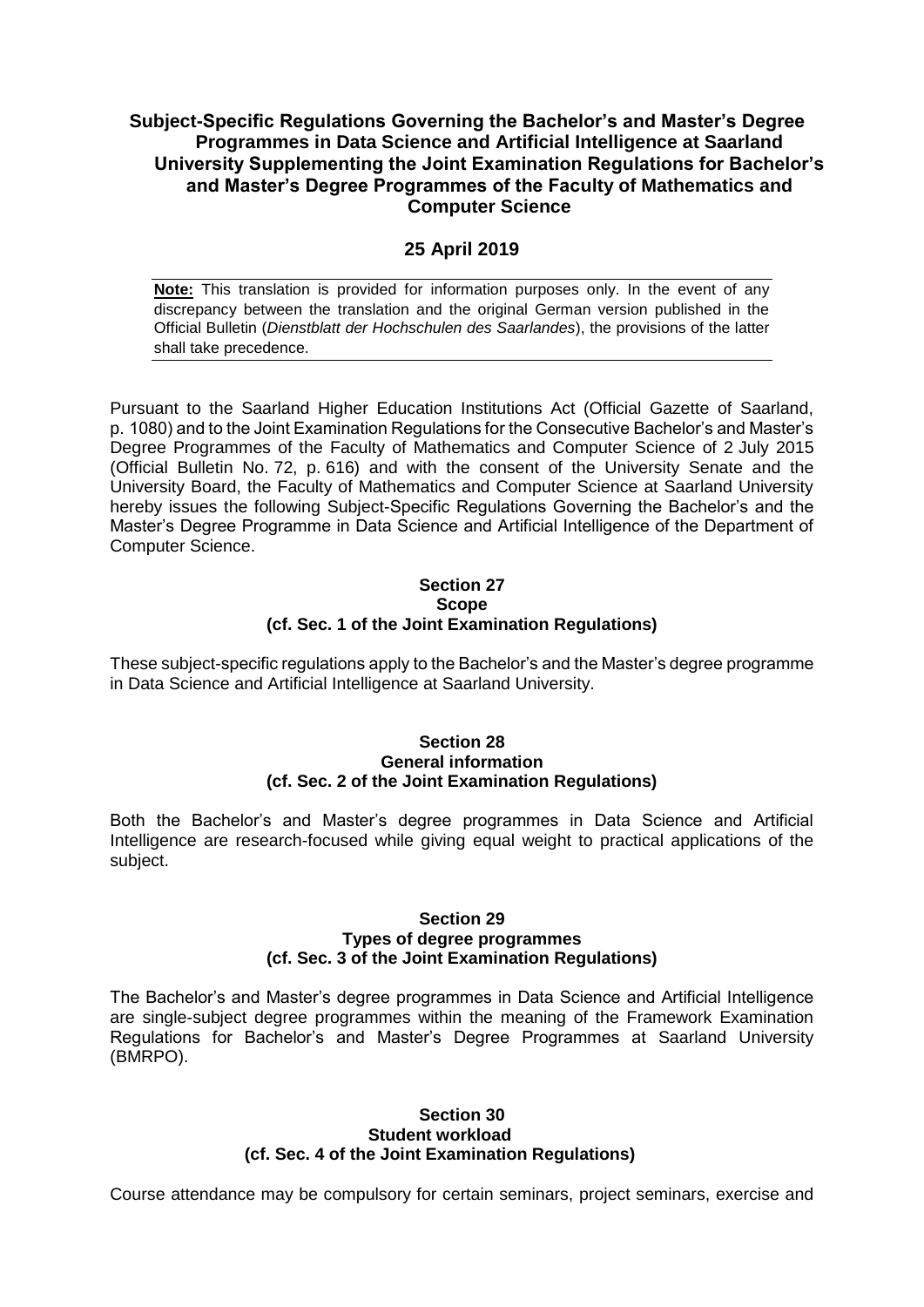problem-solving classes and practical skills classes. Students will be notified of this by the instructor at the beginning of the course.

### **Section 31 Examiners; thesis examiners; supervisors, observers (cf. Sec. 8 of the Joint Examination Regulations)**

(1) The Examination Board shall appoint examiners, thesis examiners and/or thesis supervisors drawn from the groups in Section 8(1), items 1 to 7 of the Joint Examination Regulations for Bachelor's and Master's Degree Programmes of the Faculty of Mathematics and Computer Science and, additionally, from

8. the group of mid-level academic staff with the right to supervise doctoral candidates.

(2) In addition to the examiners, thesis examiners and thesis supervisors specified in Section 8(2) of the Joint Examination Regulations, the Examination Board may in individual cases and with the consent of those members of professorial staff with responsibility for the relevant subject area also appoint heads of independent junior research groups, members of mid-level academic staff qualified to doctoral level, members of staff qualified to doctoral level at the on-campus research institutes DFKI (German Research Centre for Artificial Intelligence), MPI-I (Max Planck Institute for Informatics) or MPI-SWS (Max Planck Institute for Software Systems), as well as other qualified and experienced professionals working in the relevant field.

## **Section 32 Admission to the Master's programme (cf. Sec. 12 of the Joint Examination Regulations)**

(1) Students seeking admission to the Master's programme shall:

- 1. have a Bachelor's degree from a German university or an equivalent qualification from a foreign university in computer science, informatics or a related field
- 2. demonstrate particular academic aptitude (see Section 69(5) of the Saarland University Act).
- (2) The criteria used to assess particular academic aptitude are:
	- a. Proof of advanced proficiency in English (typically level C1 of the Common European Framework of Reference for Languages)
	- b. Sufficient merit in the applicant's previous academic record and appropriate curricular content of the Bachelor's degree. Applicants should demonstrate a level of knowledge and competence that corresponds to that acquired in the Bachelor's degree programme in Data Science and Artificial Intelligence taught at Saarland University. Specifically, this requires applicants to show that they have the necessary level of expertise in the following areas:
		- I. Mathematics (discrete mathematics, real analysis and multivariable calculus, linear algebra, stochastics, statistics)
		- II. Theoretical informatics (complexity theory, computability)
		- III. Practical informatics (functional and object-oriented programming, data structures and algorithms, database technology)
		- IV. Machine learning, artificial intelligence, data mining
	- c. Evidence of particular interest in the subject by submission of a personal statement written by the applicant and two letters of recommendation written by referees who know the applicant academically.